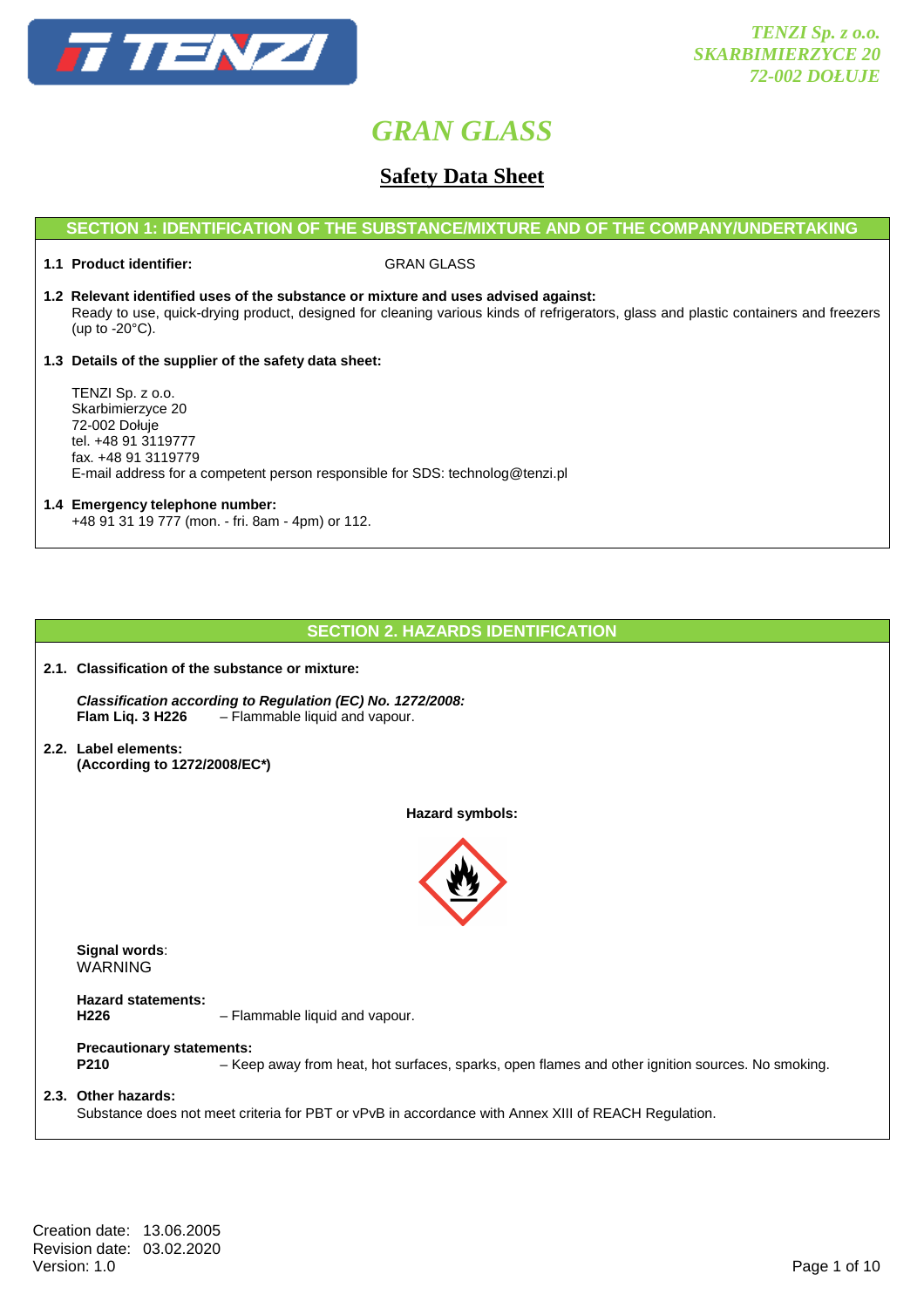

### **Safety Data Sheet**

**SECTION 3. COMPOSITION / INFORMATION ON INGREDIENTS**

#### **3.1. Substances:**  Not applicable.

**3.2. Mixtures:** 

 **Composition (according to: 648/2004/EC):** 

- < 20% alcohols

|                                                                  | <b>Identification</b>                 | Hazardous ingredient/classification                 | Concentration |
|------------------------------------------------------------------|---------------------------------------|-----------------------------------------------------|---------------|
|                                                                  |                                       |                                                     |               |
| CAS:<br>WE:                                                      | 64-17-5<br>200-578-6                  | <b>Ethanol</b>                                      |               |
| Index:<br>603-002-00-5<br>Registration:<br>01-2119457610-43-XXXX |                                       | Flam Liq. 2 H225                                    | < 12%         |
| CAS:<br>WE:                                                      | 67-63-0<br>200-661-7                  | <b>Isopropanol</b>                                  |               |
| Index:<br>Registration:                                          | 603-117-00-0<br>01-2119457558-25-XXXX | Flam Liq. 2 H225, Eye Irrit. 2 H319, STOT SE 3 H336 | $< 8\%$       |

The full texts of H symbols and phrases are in section 16.

**SECTION 4. FIRST AID MEASURES** 

#### **4.1. Description of first aid measures:**

#### **Inhalation**:

In case of inhalation poisoning symptoms (cough, dyspnea, dizziness) move the injured to fresh air. Make sure to keep him calm and warm. Get medical attention.

#### **Skin contact:**

If product comes in contact with the skin, immediately remove all contaminated clothing and flush exposed area with large amounts of water. In case of skin changes or burns, get medical attention.

#### **Eye contact:**

Flush eyes with running water (at least 15 minutes) while keeping eyelids open. Get medical attention.

#### **Ingestion:**

DO NOT induce vomiting. Give lots of water to drink. DO NOT give any neutralizing agents. Immediately contact a doctor and show this MSDS or label.

#### **4.2. Most important symptoms and effects, both acute and delayed:**

#### **Inhalation**:

Doesn't cause irritation of the upper respiratory tract.

 **Skin:** 

May cause skin irritation to allergic people.

 **Eyes**: May be irritant to eyes.

 **Ingestion**: May cause irritation of the mucous membranes.

Creation date: 13.06.2005 Revision date: 03.02.2020 Version: 1.0 Page 2 of 10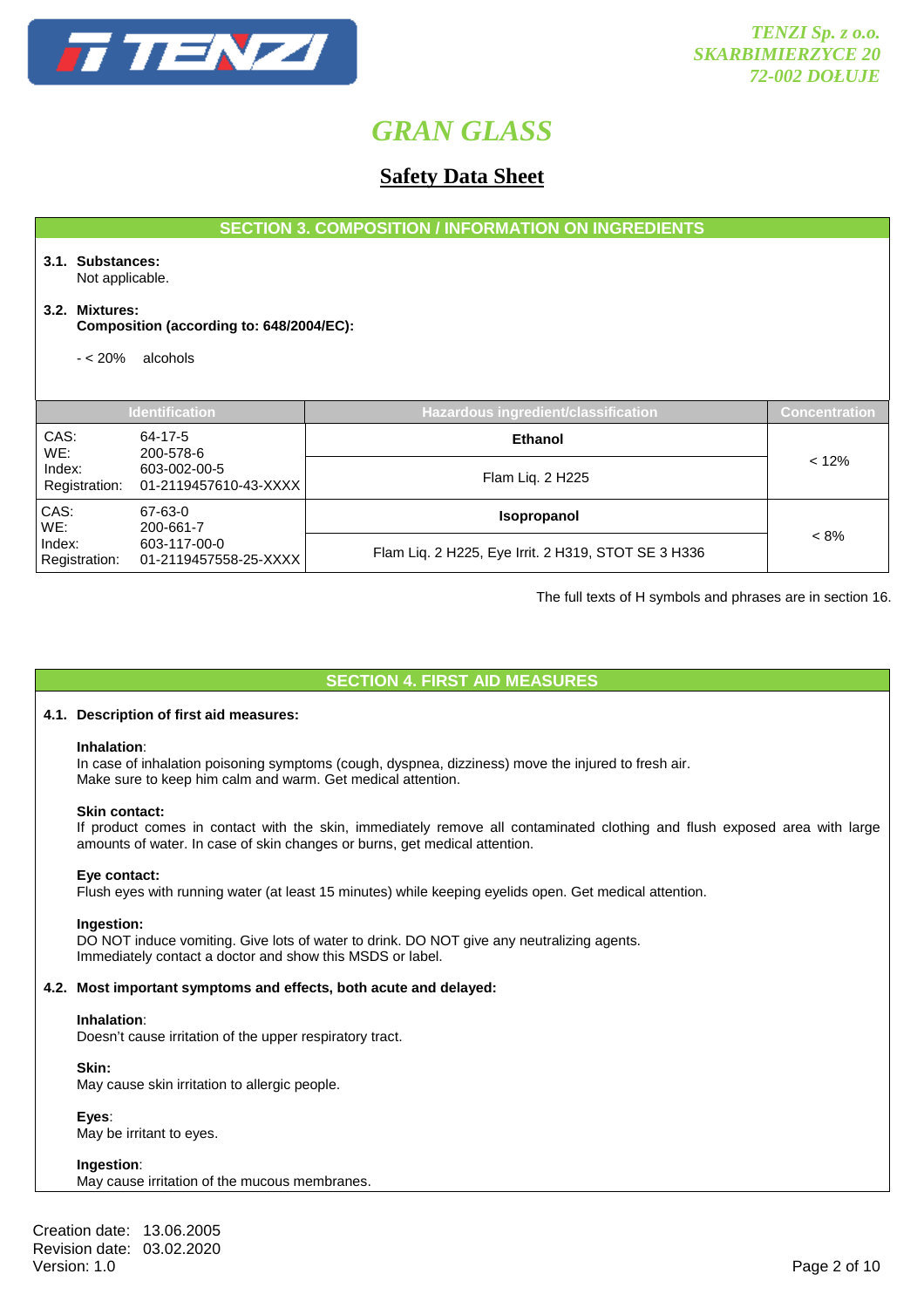

### **Safety Data Sheet**

#### **4.3. Indication of any immediate medical attention and special treatment needed:**

 Get medical attention. Fresh water and eye-wash preparations must be available on the worksite.

#### **SECTION 5. FIREFIGHTING MEASURES**

#### **5.1. Extinguishing media:**

#### **Suitable extinguishing media:**

 Atomized water, extinguishing powder, water mist. Use extinguishing measures that are appropriate to local circumstances and surrounding environment.

#### **Unsuitable extinguishing media:**

There are not any known extinguishing media that you shouldn't use.

#### **5.2. Special hazards arising from the substance or mixture:**

Product is easily flammable.

#### **5.3. Advice for firefighters:**

 Firefighters should wear self-contained breathing apparatus and full protective clothing. In case of fire, warn the people nearby and evacuate unprotected and untrained personnel from hazard area. Notify relevant emergency services. If possible, remove the containers away from the influence of fire and high temperature. Water may be used to keep fire-exposed containers cool until fire is out. The after burning residues should be removed

#### **SECTION 6. ACCIDENTAL RELEASE MEASURES**

#### **6.1. Personal precautions, protective equipment and emergency procedures:**

#### **For non-emergency personnel:**

Protective chemical-proof gloves (0.11 mm thick), safety glasses.

#### **For emergency responders:**

Protective clothes, self-contained breathing apparatus, chemical-proof gloves (0.11 mm thick), safety glasses.

#### **6.2. Environmental precautions:**

Avoid discharge into drains, watercourses or onto the ground.

#### **6.3. Methods and material for containment and cleaning up:**

 In case of unexpected release of the substance into the environment, inform appropriate services about the emergency and remove any source of ignition. Prevent spills from entering sewers, surface water or groundwater. If it is possible, confine and contain the spill by closing the flow of the liquid, plug the damaged container and put it into leakproof wrapping. For a larger spill, make a dike around the outside edges of the spill and use absorbent materials (sand, sawdust, minced limestone). Store clean-up materials for disposal as hazardous waste. Decontaminate polluted area with water.

#### **6.4. Reference to other sections:**

See section 8 and 13.

Creation date: 13.06.2005 Revision date: 03.02.2020 Version: 1.0 Page 3 of 10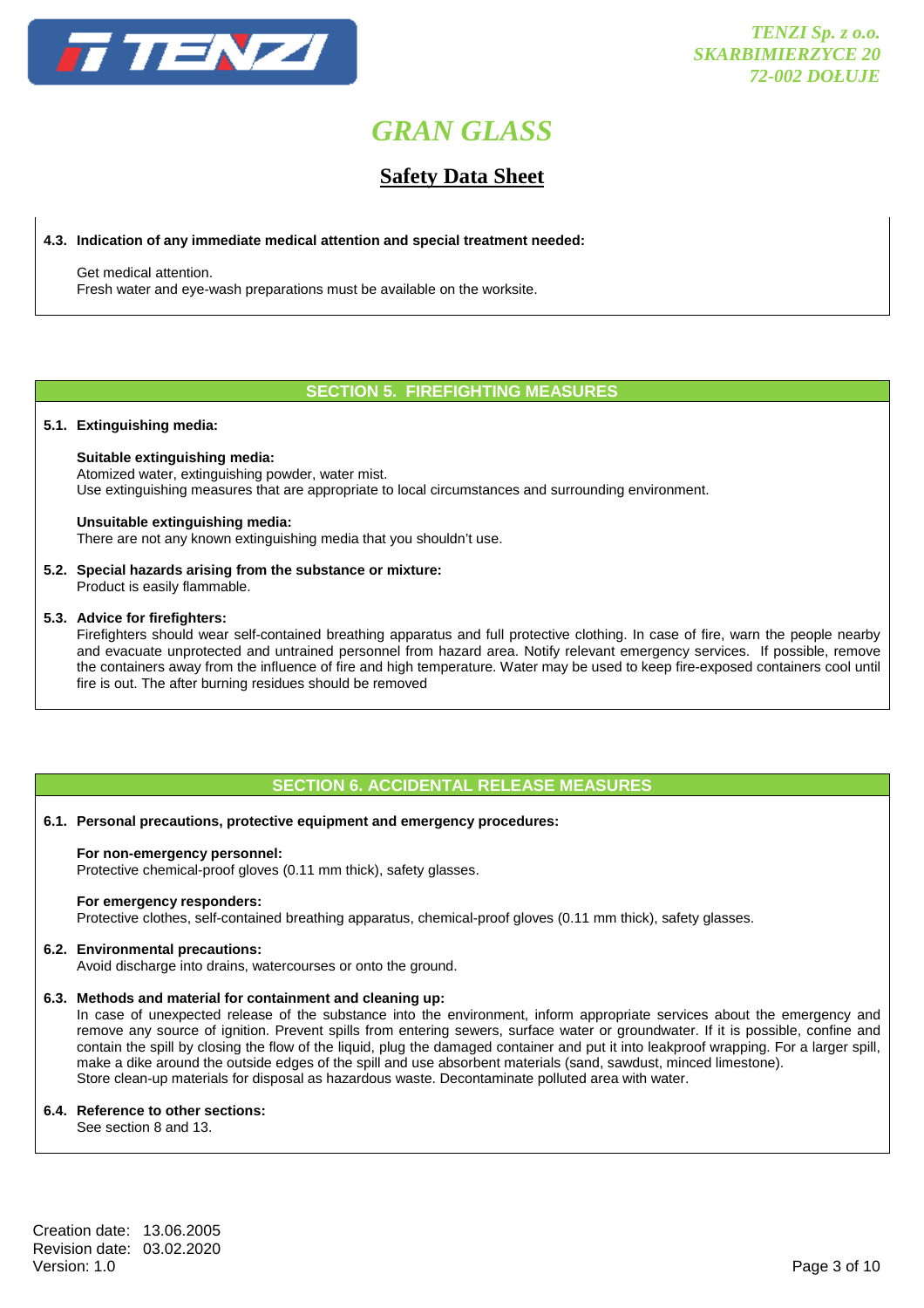

### **Safety Data Sheet**

**SECTION 7. HANDLING AND STORAGE** 

#### **7.1. Precautions for safe handling:**

 Use personal protection recommended in section 8 Mix only with water. DO NOT mix with any other chemical substances. People with skin allergy or respiratory system problems should not have contact with this product. Avoid risk – read this instruction sheet carefully before using the product. After usage, keep container tightly closed and keep it away from unauthorized people. Use only adequate ventilation to avoid inhalation poisoning.

#### **7.2. Conditions for safe storage, including any incompatibilities:**

Store in a tightly closed, original plastic container. Store this product in a dry environment that will be maintained at 5°C - 35°C temperature with a good ventilation system and an easy washable, nonabsorbable alkaline resistant floor. DO NOT expose the product to sunlight and keep away from heat, sparks, flame and source of ignition.

#### **7.3. Specific end use(s):**

No data available.

### **SECTION 8. EXPOSURE CONTROLS/ PERSONAL PROTECTION**

#### **8.1. Control parameters:**

Please check any national occupational exposure limit values in your country.

#### **NDS/NDSCh/NDSP values for individual chemical substances (according to SDS or Chemical Safety Report):**

#### **Ethanol (data for highly concentrated substance):**

| NDS:         | 1900 $mg/m3$    |
|--------------|-----------------|
| NDSCh:       | not identified. |
| <b>NDSP:</b> | not identified. |

#### **Isopropanol (data for highly concentrated substance):**

| NDS:         | 900 mg/m <sup>3</sup>  |
|--------------|------------------------|
| NDSCh:       | 1200 mg/m <sup>3</sup> |
| <b>NDSP:</b> | not identified.        |

#### **DNEL /PNEC values for individual chemical substances (according to SDS or Chemical Safety Report):**

#### **Ethanol (data for highly concentrated substance):**

**DNEL:** 

Group: workers, Exposure time: long-term, Exposure route: dermal, Value: 343 mg/kg Group: workers, Exposure time: long-term, Exposure route: inhalation, Value: 950 mg/m3 Group: consumers, Exposure time: long-term, Exposure route: dermal, Value: 206 mg/kg Group: consumers, Exposure time: long-term, Exposure route: inhalation, Value: 114 mg/m<sup>3</sup> Group: consumers, Exposure time: long-term, Exposure route: ingestion, Value: 87 mg/kg

#### **PNEC:**

| Agua (fresh water):     | $0.96$ mg/l  |
|-------------------------|--------------|
| Aqua (marine water):    | $0.79$ mg/l  |
| Sediment (fresh water): | $3.60$ mg/kg |
| Soil:                   | $0.63$ mg/kg |

Creation date: 13.06.2005 Revision date: 03.02.2020 Version: 1.0 Page 4 of 10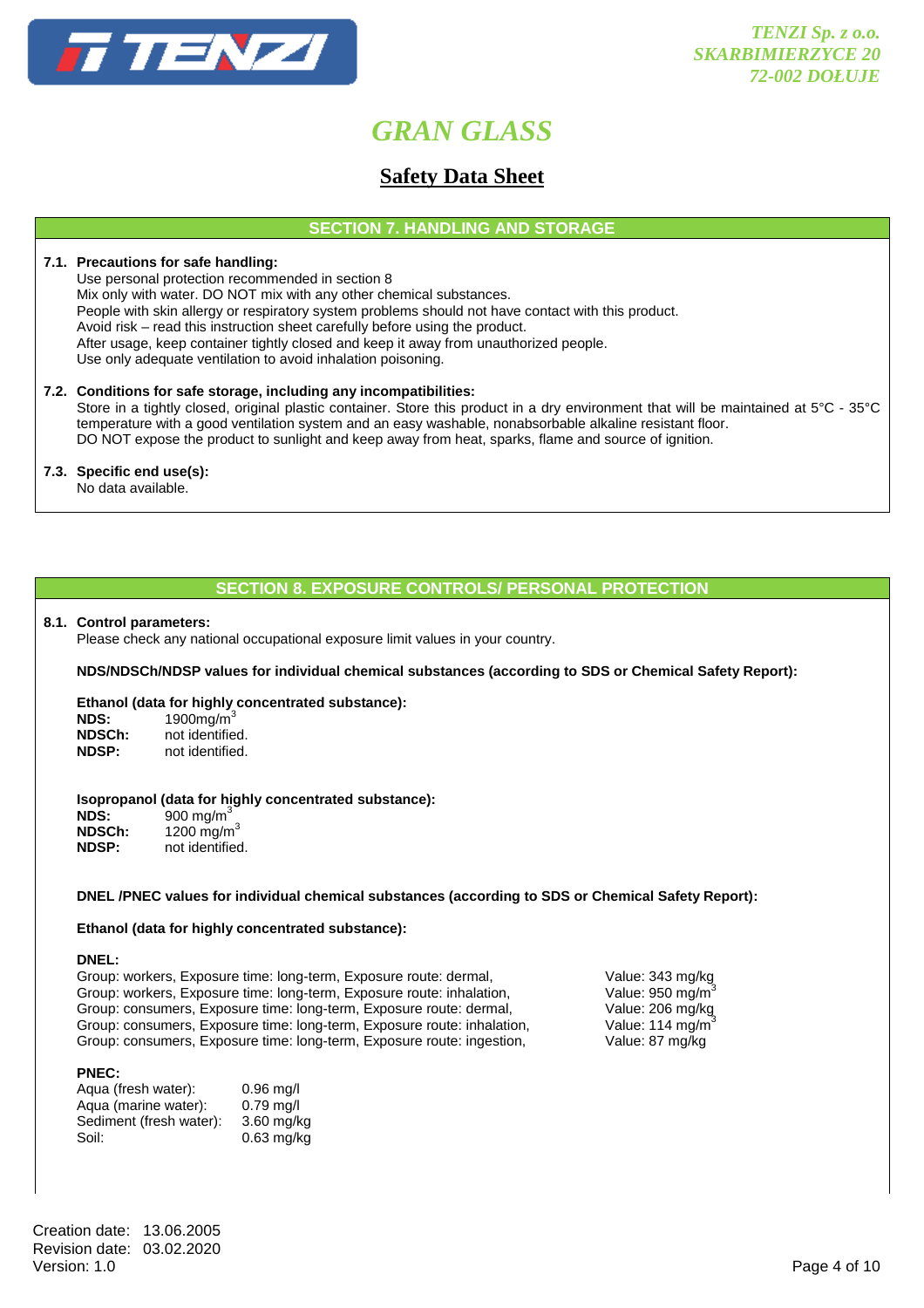

### **Safety Data Sheet**

#### **Isopropanol (data for highly concentrated substance):**

#### **DNEL:**

Group: workers, Exposure time: long-term, Exposure route: dermal, Value: 888 mg/kg<br>Group: workers, Exposure time: long-term, Exposure route: inhalation, Value: 500 mg/m<sup>3</sup> Group: workers, Exposure time: long-term, Exposure route: inhalation, Value: 500 mg/m<sup>3</sup><br>Group: consumers, Exposure time: long-term, Exposure route: dermal, Value: 319 mg/kg Group: consumers, Exposure time: long-term, Exposure route: dermal, Group: consumers, Exposure time: long-term, Exposure route: inhalation, Value: 89 mg/m<sup>3</sup> Group: consumers, Exposure time: long-term, Exposure route: ingestion, Value: 29 mg/kg

#### **PNEC:**

| Agua (fresh water):     | 140.9 mg/l         |
|-------------------------|--------------------|
| Aqua (marine water):    | 140.9 mg/l         |
| Sediment (fresh water): | 552 mg/kg          |
| Soil:                   | $28 \text{ mg/kg}$ |
|                         |                    |

**NOTE:** When the concentration of substance is known, personal protective equipment should be chosen based on substance concentration in a workplace, exposure time and operations performed by the employee. In emergency situations, if substance concentration in the workplace is unknown, personal protection of highest class level should be used.

#### **8.2. Exposure controls:**

 **RESPIRATORY PROTECTION:**  Not needed.

 **HAND PROTECTION:**  Not needed.

 **EYE/FACE PROTECTION:**  Not needed.

 **SKIN PROTECTION:**  Not needed.

#### **SECTION 9: PHYSICAL AND CHEMICAL PROPERTIES**

#### **9.1. Information on basic physical and chemical properties:**

| Appearance:<br>Odour:            | Colourless liquid<br>alkoholic |
|----------------------------------|--------------------------------|
| Odour threshold:                 | No data available              |
| pH:                              | $7 + 1$                        |
| <b>Melting point:</b>            | No data available              |
| <b>Freezing point:</b>           | No data available              |
| Initial boiling point:           | No data available              |
| <b>Boiling range:</b>            | No data available              |
| <b>Flash point:</b>              | 31°C                           |
| <b>Evaporation rate:</b>         | No data available              |
| Flammability (solid, gas):       | No data available              |
| <b>Upper flammability limit:</b> | No data available              |
| Lower flammability limit:        | No data available              |
| <b>Upper explosive limit:</b>    | No data available              |
| Lower explosive limit:           | No data available              |
| Vapour pressure:                 | No data available              |
| Vapour density:                  | No data available              |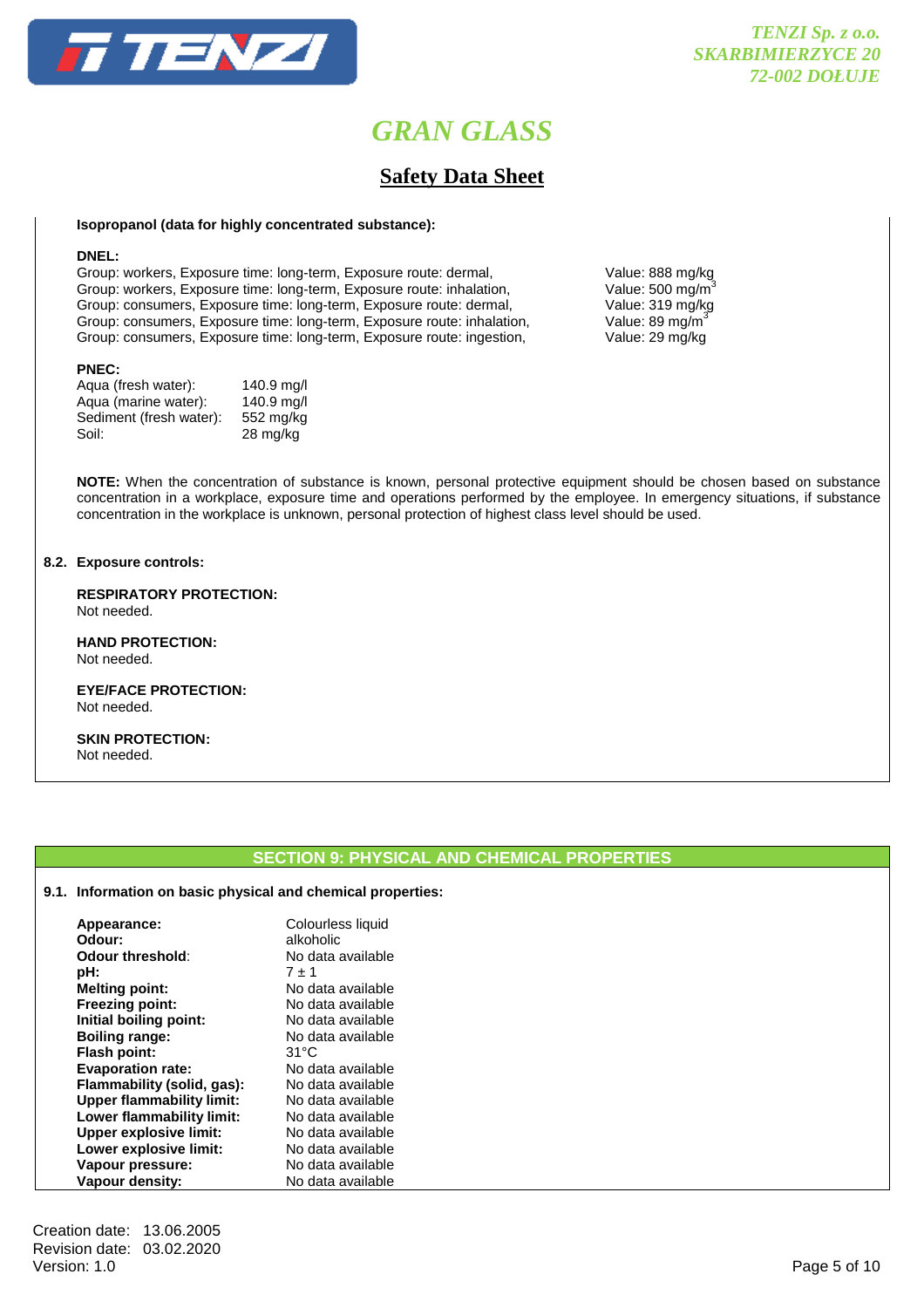

### **Safety Data Sheet**

| <b>Relative density:</b>                                                                                                                                                                                                      | $0.952 \pm 0.020$ g/cm <sup>3</sup>                                                                                                             |
|-------------------------------------------------------------------------------------------------------------------------------------------------------------------------------------------------------------------------------|-------------------------------------------------------------------------------------------------------------------------------------------------|
| Solubility:<br>A) Water:<br><b>B) Organic solvent:</b>                                                                                                                                                                        | soluble<br>No data available                                                                                                                    |
| <b>Partition coefficient N-Octan:</b><br><b>Partition coefficient Water:</b><br><b>Auto-ignition temperature:</b><br>Decomposition temperature:<br>Viscosity:<br><b>Explosive properties:</b><br><b>Oxidising properties:</b> | No data available<br>No data available<br>No data available<br>No data available<br>No data available<br>No data available<br>No data available |

#### **9.2. Other information:**

**Refractive index:** 13.6% Brix<sup>\*</sup> ± 5%

\*- Degrees Brix is the content of an aqueous solution. One degree Brix is 1 gram of sucrose in 100 grams of solution and represents the strength of the solution as percentage by weight (%w/w).

#### **SECTION 10. STABILITY AND REACTIVITY**

**10.1 Reactivity:**  Easily flammable product.

#### **10.2 Chemical stability:**

Stable under recommended storage conditions (see section 7).

**10.3 Possibility of hazardous reactions:** Not applicable.

#### **10.4 Conditions to avoid:** Avoid heavily warmed rooms without ventilation and long-term exposure to sunlight.

**10.5 Incompatible materials:** None.

#### **10.6 Hazardous decomposition products:**

Carbon monoxide.

#### **SECTION 11. TOXICOLOGICAL INFORMATION**

#### **11.1 Information on toxicological effects:**

| <b>ACUTE TOXICITY:</b> |                                                          |
|------------------------|----------------------------------------------------------|
| Inhalation:            | doesn't cause irritation of the upper respiratory tract. |
| <b>Skin contact:</b>   | may cause skin irritation to allergic people.            |
| Eye contact:           | may cause eye irritation.                                |
| Digestive system:      | may cause irritation of the mucous membranes.            |

Creation date: 13.06.2005 Revision date: 03.02.2020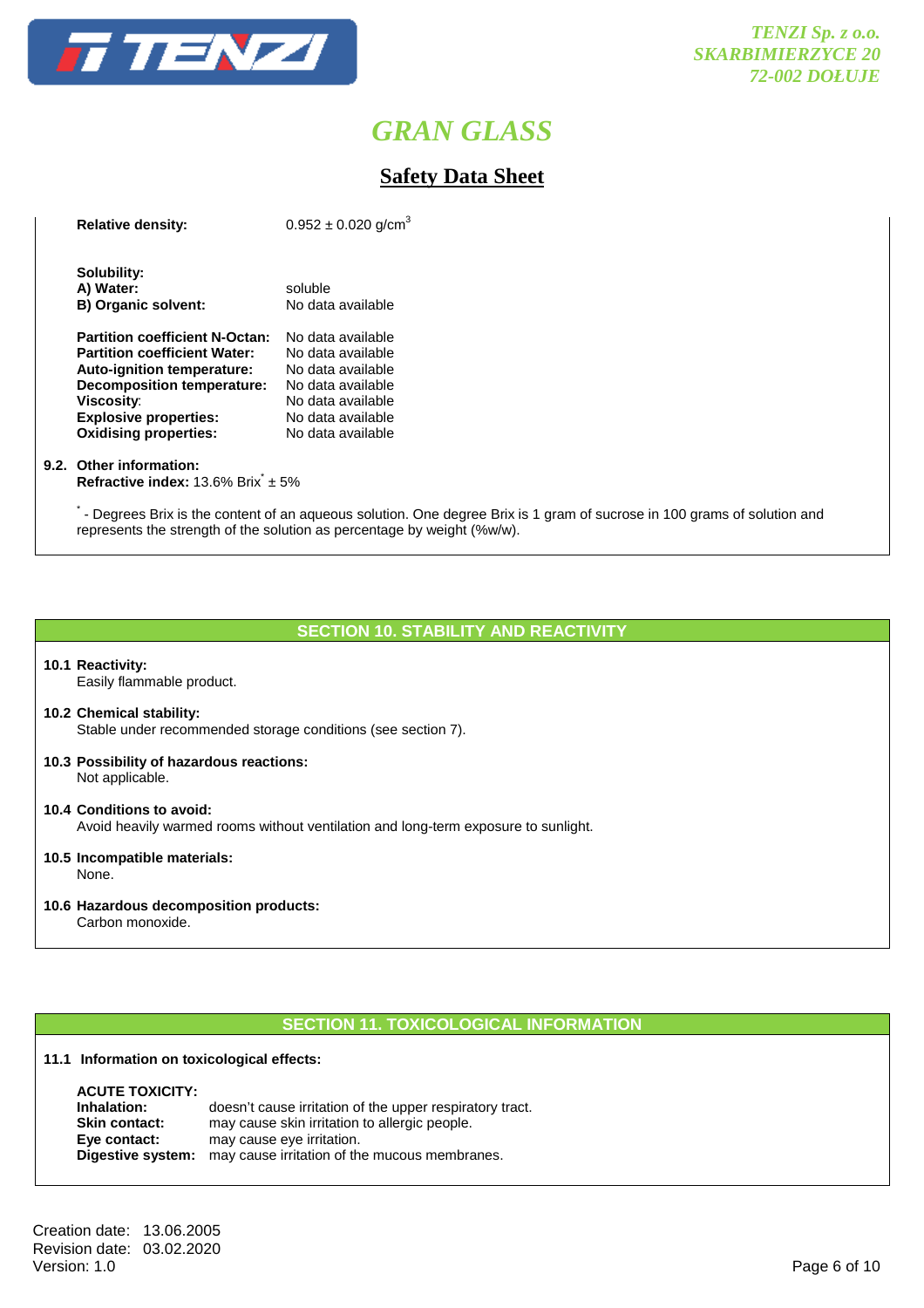

### **Safety Data Sheet**

 **DETAILS OF PARTICULAR COMPONENTS (according to substance's SDS):** 

 **Ethanol (data for highly concentrated substance):** 

**LD50:** 6200 mg/kg **LC50:** 95.6 mg/l/4h

#### **Isopropanol (data for highly concentrated substance):**

| <b>LD50:</b> | > 2000 mg/kg | (acute toxicity, orally) |
|--------------|--------------|--------------------------|
| <b>LD50:</b> | > 2000 mg/kg | (acute toxicity, dermal) |
| <b>LC50:</b> | $> 5$ mg/l   |                          |

 Doesn't cause skin irritation. Slight eye irritation. No allergic effects. High density vapours may cause narcotic effects. Negative Ames test. No carcinogenic effects. Doesn't cause any reproductive problems.

#### **SECTION 12. ECOLOGICAL INFORMATION**

#### **12.1. Toxicity:**

**Data for the mixture ingredients:** 

#### **Ethanol (data for highly concentrated substance):**

| <b>LC50:</b> | 8140 mg/l/48h       | (fish)    |
|--------------|---------------------|-----------|
| <b>EC50:</b> | 9268-14221 mg/l/48h | (daphnia) |
| <b>EC50:</b> | 5000 mg/l/7days     | (algae)   |

#### **Isopropanol (data for highly concentrated substance):**

| <b>LC50:</b> | $> 100$ mg/l/48h | (fish)    |
|--------------|------------------|-----------|
| <b>EC50:</b> | > 100 mg/l/48h   | (daphnia) |
| <b>EC50:</b> | $> 100$ mg/l/72h | (algae)   |

#### **12.2. Persistence and degradability:**

 The surfactants contained within the product comply with the biodegradability criteria as laid down in Regulation (EC) No 648/2004 on detergents.

#### **Data for the mixture ingredients:**

| <b>Substance</b> | Method               | <b>Length</b>        | Degraded percentage  |
|------------------|----------------------|----------------------|----------------------|
| Ethanol          | Easily biodegradable | Easily biodegradable | Easily biodegradable |
| Isopropanol      | No data available    | 10 days              | $>70\%$              |
|                  |                      |                      |                      |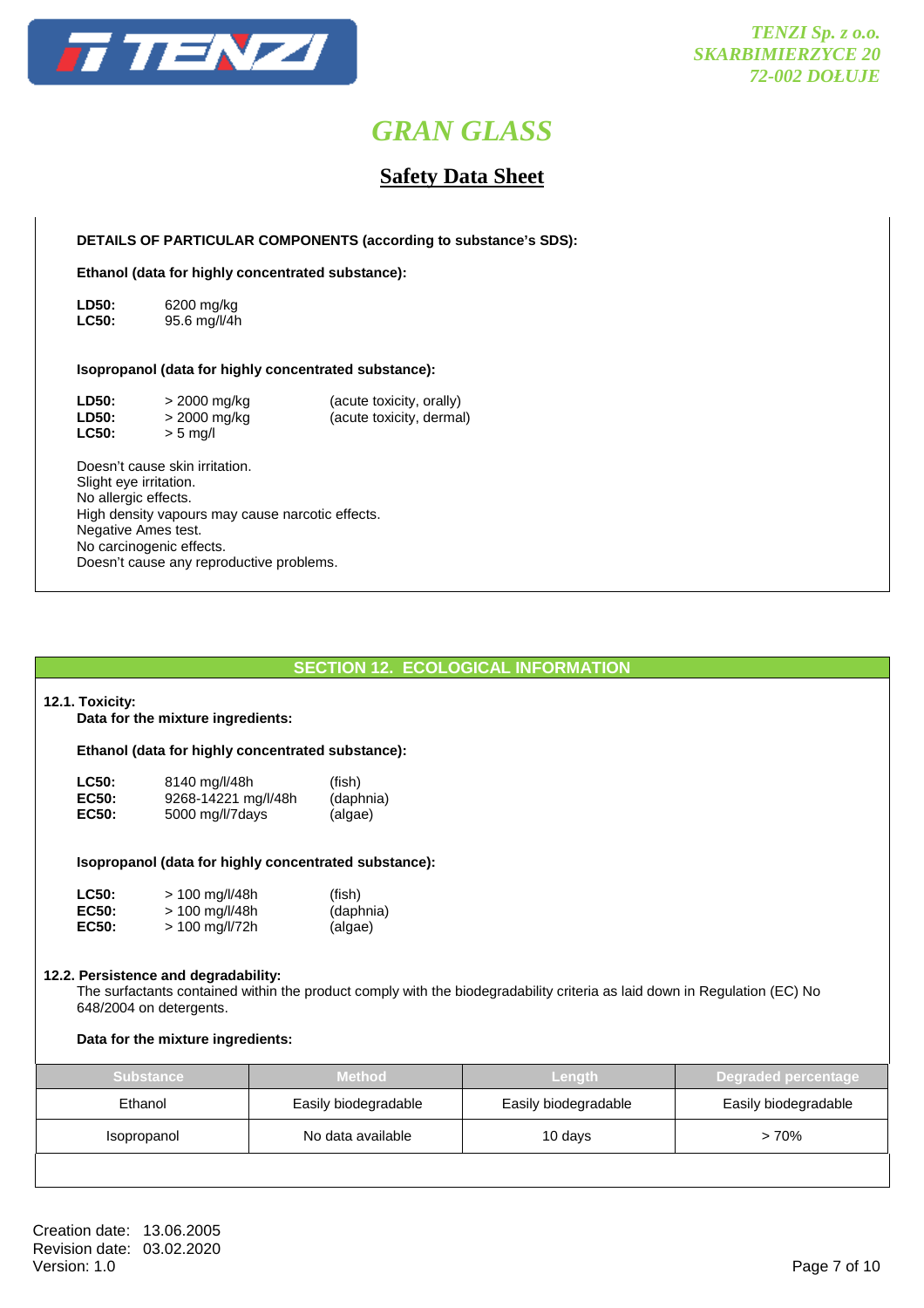

### **Safety Data Sheet**

#### **12.3. Bioaccumulative potential:**

 **Ethanol (data for highly concentrated substance): Log Pow:** 0.05

 **Isopropanol (data for highly concentrated substance): Log Pow:** 0.05

#### **12.4. Mobility in soil**

The product is water soluble and may sink into groundwater systems.

#### **12.5. Results of PBT and vPvB assessment:**

This substance/mixture does not meet the PBT and vPvB criteria of REACH, annex XIII..

#### **12.6. Other adverse effects:**

No data available.

#### **SECTION 13. DISPOSAL CONSIDERATIONS**

#### **RESIDUES AND WASTES:**

DO NOT mix with other liquid wastes. DO NOT empty into sewage system. Product should be totally used up according to its description. If it's impossible to do so, dispose of this material and its container at hazardous or special waste collection point.

#### **13.1. Waste treatment methods:**

 Contaminated containers should be completely emptied. Several times rinse the container promptly after emptying. Empty container can be stored in containers for collection of plastic packaging, or can be delivered to specialized company for recycling.

Disposal should be in accordance with the national/international regulations.

#### **SECTION 14. TRANSPORT INFORMATION**

# **TRADE NAME: GRAN GLASS 14.1. UN Number:** UN 1987<br>**14.2. UN proper shipping name:** ALCOHC **14.2. UN proper shipping name:** ALCOHOLS, N.O.S. (ethanol, isopropanol) **14.3. Transport hazard class(es):** 3 **14.4. Packing group:** III **14.5. Environmental hazards:** No. **14.6. Special precautions for user:** For more details see Sections 6 and 8. **14.7. Transport in bulk according to Annex II of MARPOL73/78 and the IBC Code:** No data available. **WARNING LABELS**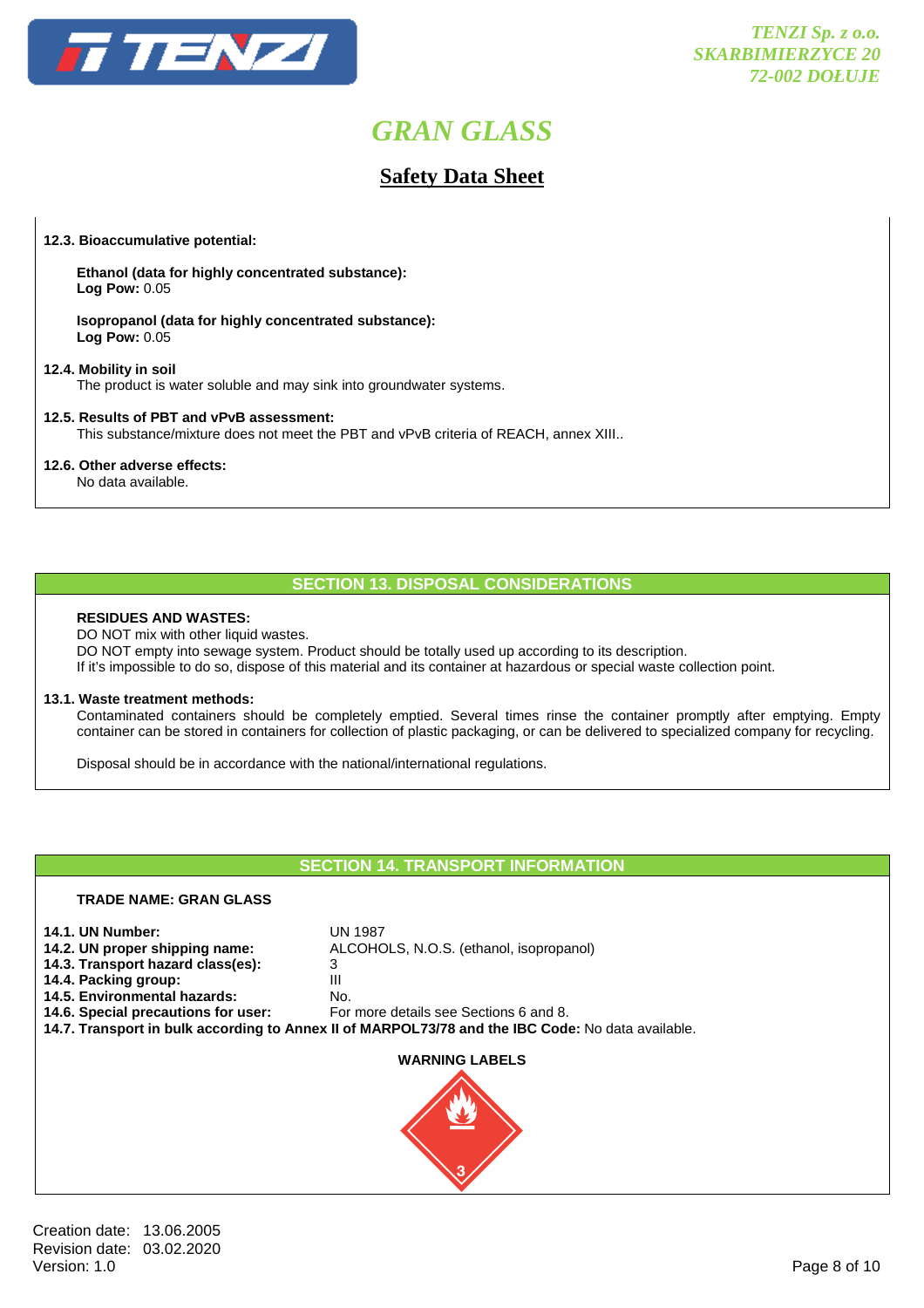

### **Safety Data Sheet**

#### **SECTION 15. REGULATORY INFORMATION**

#### **15.1. Safety, health and environmental regulations/legislation specific for the substance or mixture:**

COMMISSION REGULATION (EU) 2015/830 of 28 May 2015 amending Regulation (EC) No 1907/2006 of the European Parliament and of the Council on the Registration, Evaluation, Authorisation and Restriction of Chemicals (REACH)

 REGULATION (EC) No 1907/2006 OF THE EUROPEAN PARLIAMENT AND OF THE COUNCIL of 18 December 2006concerning the Registration, Evaluation, Authorisation and Restriction of Chemicals (REACH), establishing a European Chemicals Agency, amending Directive 1999/45/EC and repealing Council Regulation (EEC) No 793/93 and Commission Regulation (EC) No 1488/94 as well as Council Directive 76/769/EEC and Commission Directives 91/155/EEC, 93/67/EEC, 93/105/EC and 2000/21/EC

 REGULATION (EC) No 1272/2008 OF THE EUROPEAN PARLIAMENT AND OF THE COUNCIL of 16 December 2008 on classification, labelling and packaging of substances and mixtures, amending and repealing Directives 67/548/EEC and 1999/45/EC, and amending Regulation (EC) No 1907/2006

 DIRECTIVE 2008/112/EC OF THE EUROPEAN PARLIAMENT AND OF THE COUNCIL of 16 December 2008 amending Council Directives 76/768/EEC, 88/378/EEC, 1999/13/EC and Directives 2000/53/EC,2002/96/EC and 2004/42/EC of the European Parliament and of the Council in order to adapt them to Regulation (EC) No 1272/2008 on classification, labelling and packaging of substances and mixtures

 COMMISSION REGULATION (EU) No 758/2013of 7 August 2013correcting Annex VI to Regulation (EC) No 1272/2008 of the European Parliament and of the Council on classification, labelling and packaging of substances and mixtures

 DIRECTIVE 2014/27/EU OF THE EUROPEAN PARLIAMENT AND OF THE COUNCIL of 26 February 2014 amending Council Directives 92/58/EEC, 92/85/EEC, 94/33/EC, 98/24/EC and Directive 2004/37/EC of the European Parliament and of the Council, in order to align them to Regulation (EC) No 1272/2008 on classification, labelling and packaging of substances and mixtures

REGULATION (EC) No 648/2004 OF THE EUROPEAN PARLIAMENT AND OF THE COUNCIL of 31 March 2004 on detergents

 REGULATION (EC) No 1336/2008 OF THE EUROPEAN PARLIAMENT AND OF THE COUNCIL of 16 December 2008 amending Regulation (EC) No 648/2004 in order to adapt it to Regulation (EC) No 1272/2008 on classification, labelling and packaging of substances and mixtures

 REGULATION (EC) No 273/2004 OF THE EUROPEAN PARLIAMENT AND OF THE COUNCIL of 11 February 2004on drug precursors.

#### **15.2. Chemical safety assessment**

#### **For mixture:**

A Chemical Safety Assessment has not been carried out.

#### **For following mixture substances:**

| Ethanol:     | A Chemical Safety Assessment has been carried out. |
|--------------|----------------------------------------------------|
| Isopropanol: | A Chemical Safety Assessment has been carried out. |

#### **SECTION 16. OTHER INFORMATION**

 Information above is based on current knowledge of product in its current form. All data are presented in order to take into account safety requirements priority and not to guarantee special properties of the product. If product usage conditions are not under manufacturer control, responsibility for safe use lies with the person that uses them. The employer is obliged to inform all employees, who have contact with the product, about the risk and safety measures specified in the data sheet. Safety data presented above were prepared based on safety characteristics of substances used by the producer to compose the product and based on regulations for handling dangerous substances and their preparation. Classification of chemical mixture was done with calculation methods, based on the content of hazardous ingredients.

Creation date: 13.06.2005 Revision date: 03.02.2020 Version: 1.0 Page 9 of 10